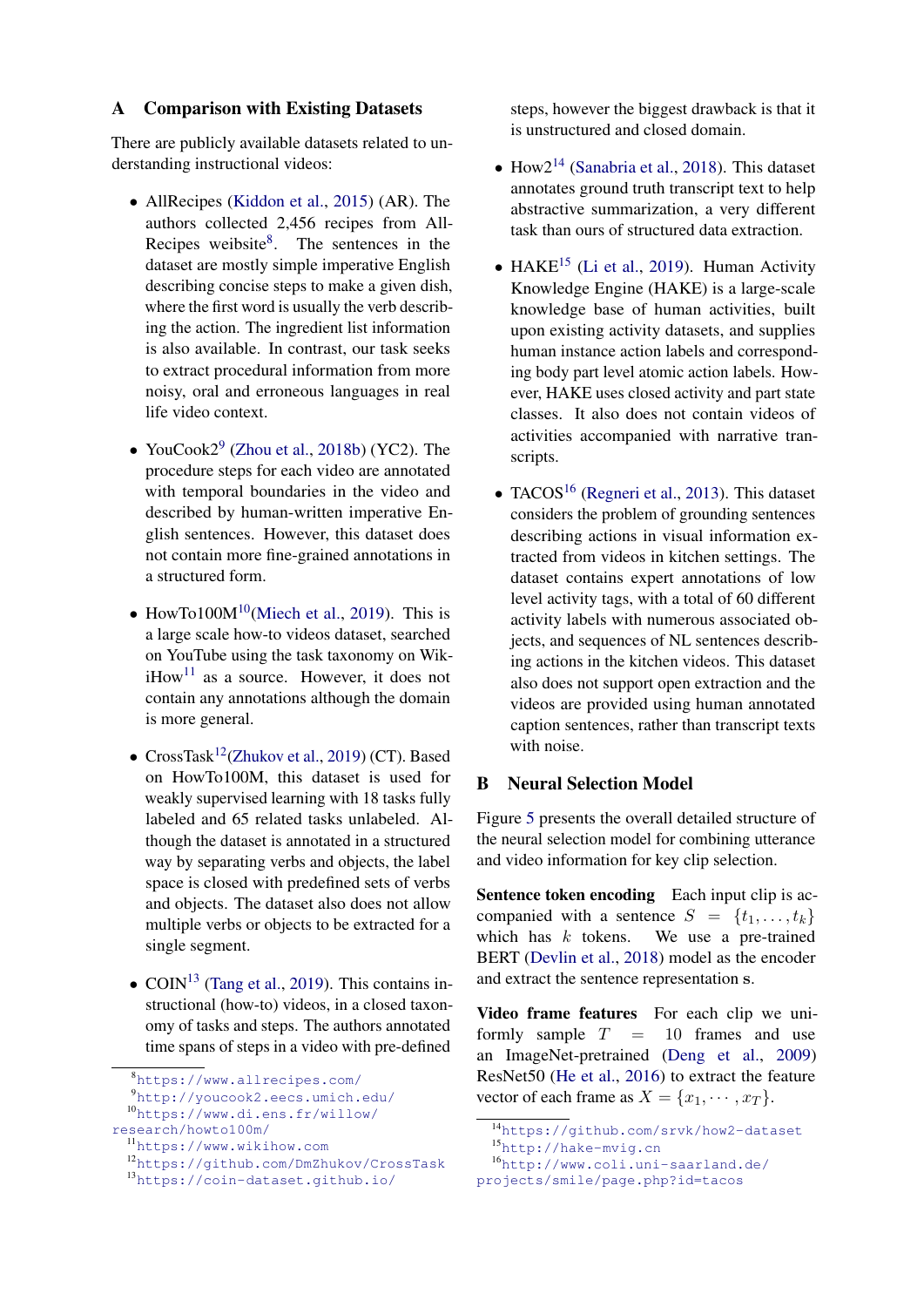

Figure 5: Neural key clip selection model.

Attention-based frame encoding To model the interaction between the encoded sentence and the feature of each frame, we adopt an attention-based method. We first calculate the attention weight  $a_s$ by a tensor product of sentence feature s with each video frame  $x_i$  followed by a softmax layer. Then we perform a weighted sum on all frame features to get  $Attn(s, X)$ .

Visual-utterance fusion Finally, we fuse the extracted transcript features s with the attended video features  $Attn(s, X)$  by a tensor product and flatten it into a vector. Then we use a non-linear activation layer to map these features into a real number, which represents the probability of the clip being a key clip.

Experiment details In the presented experiments, we use a pre-trained BERT (Devlin et al.,  $2018$ ) model<sup>17</sup> to extract the continuous representation of each sentence. During fine-tuning, the model is optimized by Adam optimizer (Kingma and Ba, 2014) with the starting learning rate of  $1e - 4$ . The model is trained in a supervised fashion with a separate key clip/sentence classification dataset that is *not* related to YouCook2. This auxiliary dataset will also be publicly released. All of them are general domain instructional videos harvested from from YouTube. Human annotators labeled whether it is a key clip when given a video clip-sentence pair. In the end, we have 1,034 videos (40,146 pairs) for training the classification model. We split the dataset into two subset as 772 videos (28,519 pairs) and 312 videos (11,627 pairs)

for training and validation (hyper-parameter tuning) respectively. The testing set is our proposed dataset with key clips and sentences annotated (see §3), containing 356 videos and 15,523 pairs. The testing set used is the same as all other compared methods.

# C SRL Argument Filtering

The argument types that we deem to not contribute as the procedural knowledge for completing the task and filter out include: ARG0 (usually refers to the subject, usually a person), AM-MOD (modal verb), AM-CAU (cause), AM-NEG (negation marker), AM-DIS (discourse marker), AM-REC (reciprocal), AM-PNC/PRP (purpose), AM-EXT (extent), and R-ARG\* (in-sentence references).

# D Fuzzy Matching and Partial Fuzzy Matching

Fuzzy matching Denote the Levenshtein distance between string a and string b as  $d(a, b)$ . We then define a normalized pairwise score between 0 to 1 as  $s(a, b) = d(a, b) / max\{|a|, |b|\}$  Given a set of *n* predicted phrases  $X = \{x_1, ..., x_n\}$ and a set of  $m$  ground truth phrases  $G =$  ${g_1, ..., g_m}$ , we can find a set of  $min(n, m)$ string pairs between predicted X and ground truth G, as  $M = \{(x_i, g_j)\}\$  that maximizes the sum of scores  $\sum_{(x_i,g_j)\in M} s(x_i,g_j)$ . This assignment problem can be solved efficiently with Kuhn-Munkres (Munkres, 1957) algorithm<sup>18</sup>. Since this fuzzy pairwise score is normalized, it can be regarded as a soft version for calculating  $TP =$  $max \sum_{(x_i,g_j)\in M} s(x_i,g_j).$ 

Partial fuzzy matching The only difference from *"fuzzy"* matching is that the scoring function now follows the "best partial" heuristic that assuming the shorter string a is length  $|a|$ , and the longer string b is length  $|b|$ , we now calculate the score between shorter string and the best *"fuzzy"* matching length- $|a|$  substring.

$$
s(a,b) = max{d(a,t)} / |a|, t \in \text{substring of } b,
$$
  

$$
|t| = |a|, |a| < |b|
$$

Both fuzzy metric implementations are based on FuzzyWuzzy<sup>19</sup>.

<sup>17</sup>[https://github.com/hanxiao/](https://github.com/hanxiao/bert-as-service) [bert-as-service](https://github.com/hanxiao/bert-as-service)

<sup>18</sup><http://software.clapper.org/munkres/> <sup>19</sup>[https://github.com/seatgeek/](https://github.com/seatgeek/fuzzywuzzy) [fuzzywuzzy](https://github.com/seatgeek/fuzzywuzzy)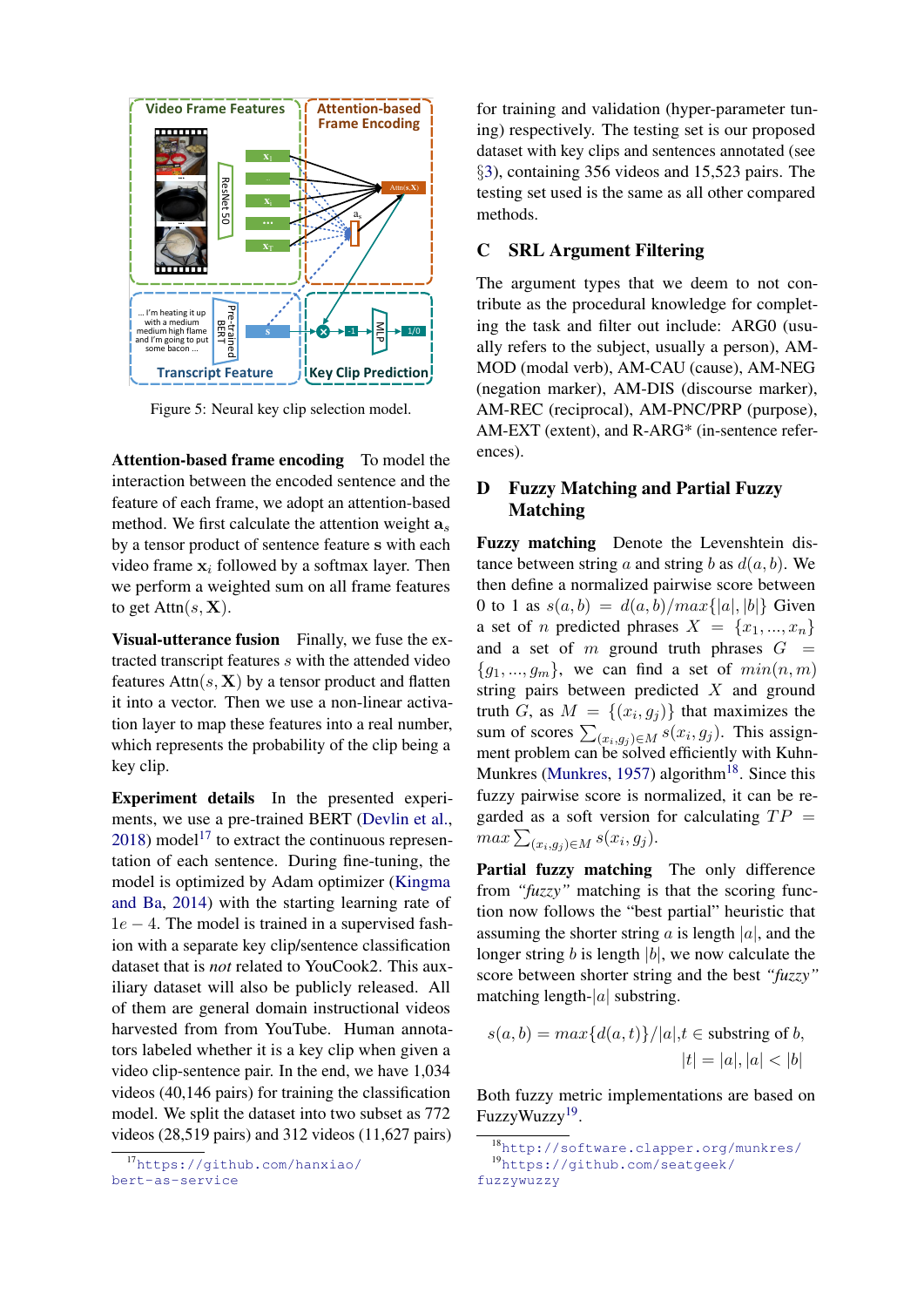### E Example Extractions

In this section, we showcase some example extractions from our overall best-performing baseline model "SRL w/ heur." in Table 6 (next page). We show both the annotated structured extractions as well as the model output, for a recipe of type *"pizza marghetta"*. 20 Note that the table includes only transcript sentences that are annotated as key steps. We can see that some sentences do no have extraction output from the model, while others tend to be over-extracted as long spans of text or incorrect due to the noisy nature of the transcript, degrading the extraction quality. Verbs are also relatively better extracted than arguments for the proposed model. From the extraction examples, we can also see that the model sometimes omits important action verbs in the extraction, and extract pronouns like "it", "this", "here", etc. as arguments. This suggests that the utterance-only model cannot handle *coreference* and *ellipsis* scenarios very well, which is one of the key difficulties of the proposed task (discussed in Section 3.2). This also partly implies the need for utilizing the visual information to extract actions and arguments that are not included in transcript, as well as visual co-reference and language grounding to help resolve what objects the pronouns in the extracted arguments are referring to.

## F Reproducibility Details

All the experiments in this paper are performed on a workstation with one 8-core Intel i7 processor, 32GB RAM and one NVIDIA Tesla K80 GPU.

The SRL-based models' runtime are bounded by the inference speed of the pretrained model, and take 30 minutes on average to complete the evaluation. The code is based on the semantic role labeling pretrained model from [https://github.com/allenai/allennlp-hub/](https://github.com/allenai/allennlp-hub/blob/master/allennlp_hub/pretrained/allennlp_pretrained.py) [blob/master/allennlp\\_hub/pretrained/](https://github.com/allenai/allennlp-hub/blob/master/allennlp_hub/pretrained/allennlp_pretrained.py) [allennlp\\_pretrained.py](https://github.com/allenai/allennlp-hub/blob/master/allennlp_hub/pretrained/allennlp_pretrained.py).

Kiddon et al. (2015) models are trained from scratch with default hyperparameter settings on our dataset using only CPU, and take 2 hours on average to complete training and evaluation. We directly use the released code ([https://github.](https://github.com/uwnlp/recipe-interpretation) [com/uwnlp/recipe-interpretation](https://github.com/uwnlp/recipe-interpretation)) to train the unsupervised model on our dataset for evaluation.

The neural selection model (Section [4.2\)](#page-4-0) takes 6 hours on average to train on both transcript and video data. The number of parameters for the neural model is the addition of those from BERT-base model, ResNet-50 model, an attention module and a MLP layer. More details are described in Appendix B.

The action and object detection model (Section [5.2\)](#page-4-0) pretrained on EpicKitchen dataset is retrieved from [https://github.com/](https://github.com/epic-kitchens/action-models) [epic-kitchens/action-models](https://github.com/epic-kitchens/action-models). In our use case, we only need to perform the inference steps on our dataset, which costs 3 hours on average for all the video clips in our proposed dataset.

<sup>20</sup>[https://www.youtube.com/watch?v=](https://www.youtube.com/watch?v=FHvZgt3ExDI) [FHvZgt3ExDI](https://www.youtube.com/watch?v=FHvZgt3ExDI)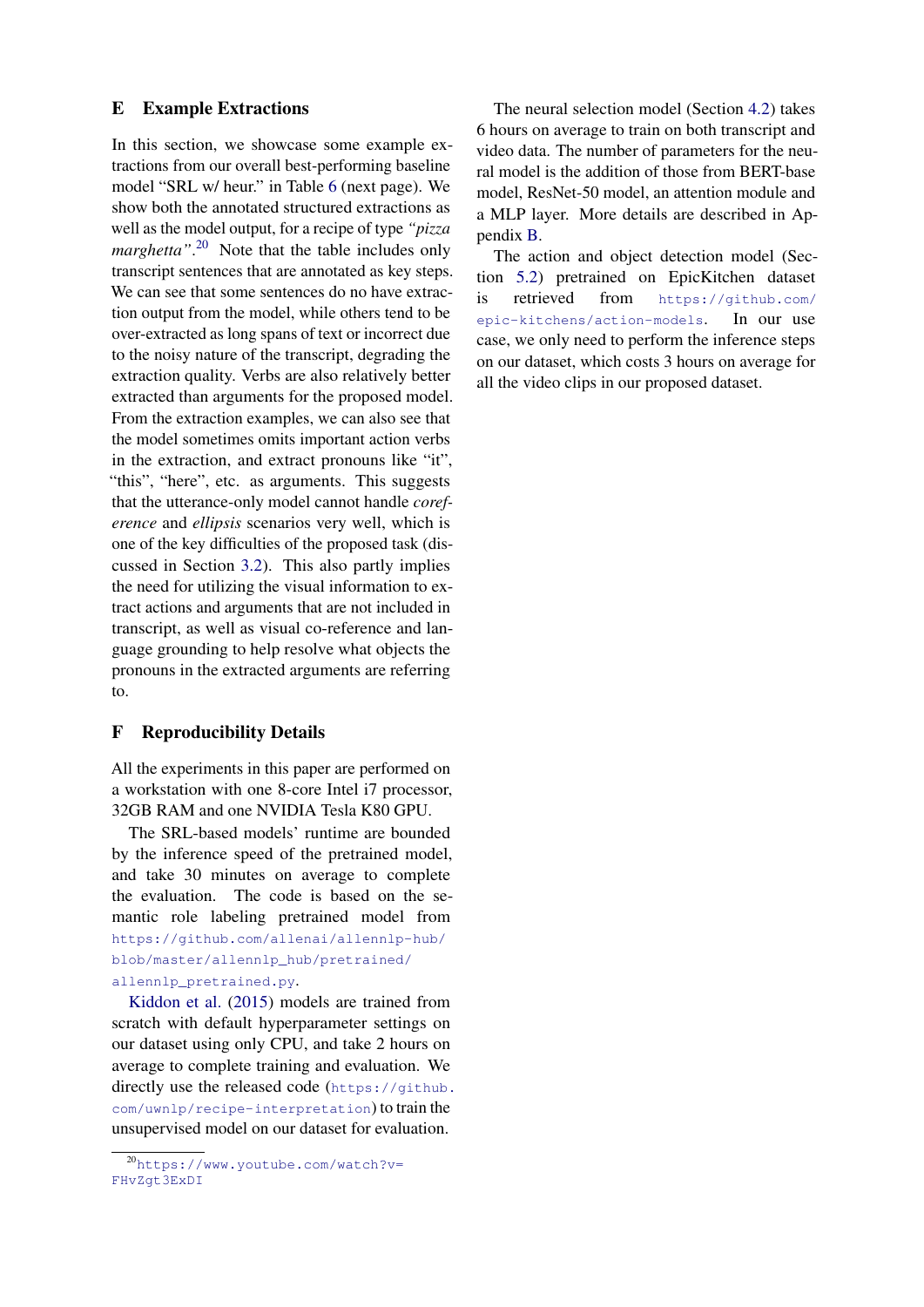Table 6: Example extractions compared with gold annotations for a recipe of type "pizza marghetta". Only transcript sentences that are annotated as key steps are included. Some long and incorrect extractions are quoted with omission.

| <b>Transcript Sentence</b>                                                                                                                                                                                                                               | Procedure<br>Summary                                                           | Gold<br>Verbs       | Gold Arguments                                                | Extracted<br>Verbs        | Extracted<br>Arguments                                                                                     |
|----------------------------------------------------------------------------------------------------------------------------------------------------------------------------------------------------------------------------------------------------------|--------------------------------------------------------------------------------|---------------------|---------------------------------------------------------------|---------------------------|------------------------------------------------------------------------------------------------------------|
| so we 've placed the dough directly into<br>the caputo flour that we import from<br>italy.                                                                                                                                                               | place dough in<br>caputo flour                                                 | place               | dough, caputo flour                                           | place                     | so, the dough,<br>directly, into the<br>caputo flour that we<br>import from italy                          |
| and then we give it a flip as i 've read in<br>some, some manuals for italian pizza<br>that are neapolitan style.                                                                                                                                        | flip dough                                                                     | flip                | dough                                                         |                           |                                                                                                            |
| but that 's what we do anyway, we<br>sprinkle the surface and then real quick.                                                                                                                                                                           | sprinkle the<br>surface                                                        | sprinkle            | surface                                                       | sprinkle                  | the surface                                                                                                |
| we just give a squish with our palm and<br>make it flat in the center.                                                                                                                                                                                   | squish dough<br>with palm;<br>flatten center                                   | squish;<br>flatten  | dough, with palm;<br>center of dough                          | make                      | just, it flat in the<br>center                                                                             |
| we dimple the rest of the pizza, moving<br>the pizza around definitely handmade,<br>definitely handmade, not trying your<br>best not to disturb the edge 'cause that<br>'s where you 're going to get a lot of<br>natural bubbles from the fermentation. | dimple the rest<br>of pizza; move<br>the pizza<br>around                       | dimple;<br>move     | pizza; pizza                                                  | move                      | the pizza, around,<br>"definitely<br>handmade,<br>definitely<br>handmade"                                  |
| once you 've dimpled, you 're going to<br>do a quick stretch, while you 're<br>rotating.                                                                                                                                                                 | stretch<br>dough;rotate<br>dough                                               | stretch;<br>rotate  | dough; dough                                                  | rotate                    | you                                                                                                        |
| and then we 're going to put it, pick it<br>up and put it on the backs of our hands<br>and just let it kind of hang down on the<br>backs of our knuckles.                                                                                                | pick up dough<br>and let it hang<br>on backs of<br>knuckles                    | pick up;<br>hang on | dough; dough,<br>backs of knuckles                            | put;<br>pick;<br>put; let | it; it; it, on the<br>backs of our hands;<br>just, it kind of hang<br>down on the backs<br>of our knuckles |
| do you want a quarter to two and a half<br>ounces of sauce, and i'm going to put<br>the cheese on.                                                                                                                                                       | put cheese on                                                                  | put on              | cheese                                                        | put                       | the cheese, on                                                                                             |
| olive oil actors come out of the oven,<br>and we put on here.                                                                                                                                                                                            | put on fresh<br>basil                                                          | put on              | fresh basil                                                   | put                       | here                                                                                                       |
| so that 's all we do to the pizza and then<br>we go into the oven just going to place it<br>directly on the stone and give it a shake.                                                                                                                   | place pizza in<br>oven, give it a<br>shake                                     | place;<br>shake     | pizza, oven; pizza                                            | place                     | it, directly on the<br>stone                                                                               |
| so will have to rotate it every thirty to<br>forty five seconds, your home oven will<br>take you about ten minutes.                                                                                                                                      | rotate pizza<br>every 30-45<br>seconds                                         | rotate              | pizza, 30-45<br>seconds                                       | rotate,<br>take           | it, every thirty to<br>forty five seconds;<br>will, you, about ten<br>minutes                              |
| we 're going to put a little bit of extra<br>virgin olive oil directly on.                                                                                                                                                                               | put extra vigrin<br>olive oil on                                               | put on              | extra virgin olive<br>oil                                     | put                       | a little bit of extra<br>virgin olive oil,<br>directly, on                                                 |
| yeah, over the whole pizza and then in<br>america we cut it, but i 'm told in, uh, in<br>italy you cut it yourself.                                                                                                                                      | cut the pizza                                                                  | cut                 | pizza                                                         | cut, cut                  | in america, it, in; in<br>italy, it, yourself                                                              |
| and we start to knead, so we need about<br>though for this fifteen twenty minutes<br>until we have a very nice texture.                                                                                                                                  | knead dough<br>for $15-20$<br>minutes                                          | knead               | dough, 15-20<br>minutes                                       |                           |                                                                                                            |
| you make a nice bowl with cover, the<br>door to avoid crusting an you let it rise<br>at room temperature for three four hour.                                                                                                                            | make bowl with<br>cover, rise<br>dough at room<br>temperature for<br>3-4 hours | make;<br>rise       | bowl, with cover;<br>dough, room<br>temperature, 3-4<br>hours | make;<br>let              | a nice bowl, with<br>cover; it rise at<br>room temperature<br>for three four hour                          |
| one sourdough, as almost double is<br>volume we make six small balls.                                                                                                                                                                                    | make six small<br>balls                                                        | make                | six small balls                                               | make                      | one sourdough, as<br>almost double is<br>volume, six small<br>balls                                        |
| so we make nice round shape now.                                                                                                                                                                                                                         | make a round<br>shape                                                          | make                | round shape                                                   | make                      | so, nice round<br>shape, now                                                                               |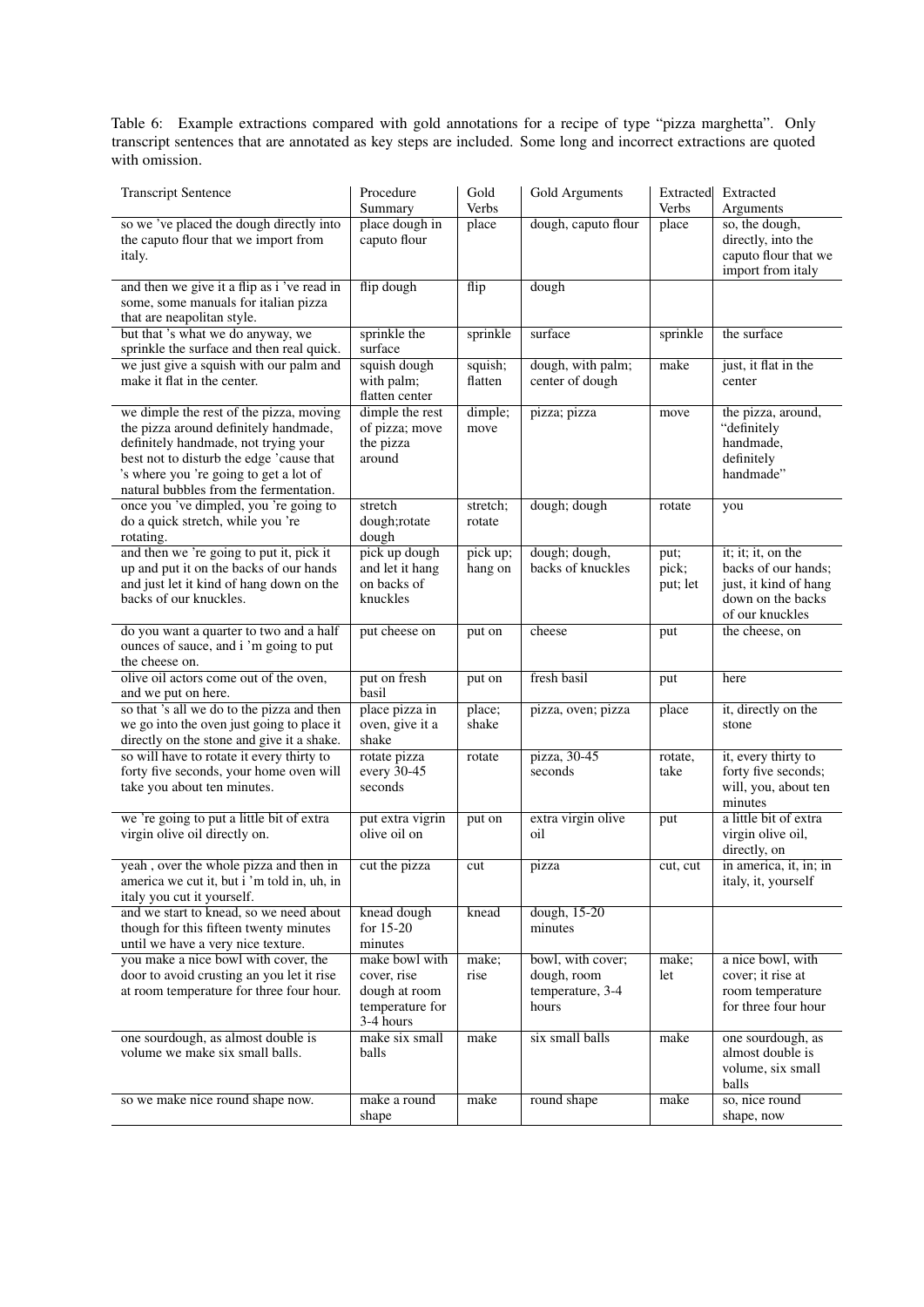<span id="page-4-0"></span>

| we cover again with film to avoid the<br>door crafting an we elect, leave at room<br>times or for a couple of hour or if you<br>like you can place in a warm place for<br>forty five minutes around pizza dough is<br>ready.                                                                                                                                                                                                                                                                                                                                                   | cover with film                                               | cover           | film                                             | cover;<br>leave;<br>place         | again, with film, "to<br>avoid the door<br>pizza dough is<br>ready"; at room<br>times or for a<br>couple of hour; in a<br>warm place, for<br>forty five minutes,<br>around                                 |
|--------------------------------------------------------------------------------------------------------------------------------------------------------------------------------------------------------------------------------------------------------------------------------------------------------------------------------------------------------------------------------------------------------------------------------------------------------------------------------------------------------------------------------------------------------------------------------|---------------------------------------------------------------|-----------------|--------------------------------------------------|-----------------------------------|------------------------------------------------------------------------------------------------------------------------------------------------------------------------------------------------------------|
| and we start making flat with our hands.                                                                                                                                                                                                                                                                                                                                                                                                                                                                                                                                       | make the dough<br>flat with hands                             | make<br>flat    | dough, with hands                                | make                              | flat, with our hands                                                                                                                                                                                       |
| now we had a tomato and we spread all<br>over our pizza dough.                                                                                                                                                                                                                                                                                                                                                                                                                                                                                                                 | spread tomato<br>over pizza<br>dough                          | spread          | tomato, pizza<br>dough                           | spread                            | all, over our pizza<br>dough                                                                                                                                                                               |
| we had the mozzarella cheese shredded<br>little basil pizza is ready to be back.                                                                                                                                                                                                                                                                                                                                                                                                                                                                                               | add mozzarella<br>cheese,<br>shredded basil                   | add             | mozzarella cheese,<br>shredded basil             | shred                             | pizza                                                                                                                                                                                                      |
| now we should make pizza at around<br>seven hundred fifty degrees.                                                                                                                                                                                                                                                                                                                                                                                                                                                                                                             | make pizza                                                    | make            | pizza, 750 degrees                               | make                              | now, should, pizza,<br>at around seven<br>hundred fifty<br>degrees                                                                                                                                         |
| fahrenheit four five, seven finish our<br>pizza with basil and fresh olive oil.                                                                                                                                                                                                                                                                                                                                                                                                                                                                                                | finish pizza<br>with basil and<br>olive oil                   | finish          | pizza, with basil,<br>olive oil                  |                                   |                                                                                                                                                                                                            |
| OK, well, to make the margarita pizza<br>we 're going to start off with by<br>stretching the dough and we do make<br>gardell everyday fresh in our kitchen<br>after that we 're going to add some<br>shredded mozzarella cheese.                                                                                                                                                                                                                                                                                                                                               | stretch the<br>dough, add<br>shredded<br>mozzarella<br>cheese | stretch;<br>add | dough; shredded<br>mozzarella cheese             | make;<br>stretch;<br>make;<br>add | "the margarita<br>pizza we 're going<br>to start off with", by<br>stretching the<br>dough; the dough;<br>gardell, everyday,<br>fresh, in our<br>kitchen, after that;<br>some shredded<br>mozzarella cheese |
| then our version of a margarita pizza<br>has four dollops of tomato sauce, along<br>with some fresh, chopped tomato, then<br>it goes into the wood burning oven, they<br>certainly, we 've been cooking with for<br>fifteen years.                                                                                                                                                                                                                                                                                                                                             | put chopped<br>tomato and<br>tomato sauce<br>into oven        | put             | chopped tomato<br>and tomato sauce,<br>into oven | oven;<br>cook                     | wood burning; with,<br>for fifteen years                                                                                                                                                                   |
| after the margarita pizza comes out of<br>the oven, we finish it with some fresh,<br>grated parmesan cheese.                                                                                                                                                                                                                                                                                                                                                                                                                                                                   | finish with<br>more cheese,<br>fresh basil                    | finish          | pizza, with more<br>cheese, fresh basil          |                                   |                                                                                                                                                                                                            |
| here you can find how i do it out on the<br>website, and then i 've also got my basic<br>classic tomato sauce plus that i use for<br>just about all my pizzas, an i 'm going<br>to go ahead and lay that down in a, in a<br>nice coat and i like you know, probably<br>frankly i probably like a medium<br>amount of sauce people, people have<br>said little bit less a little bit more i kind<br>of like it a little bit right in the middle<br>use, the back of the spoon there, yeah,<br>you spoon it out with the front, then just<br>kind of use the back spread it out. | lay down<br>tomato sauce                                      | lay<br>down     | tomato sauce                                     | lay;<br>spoon;<br>spread          | that, down, "in a,<br>in a nice coat"; it,<br>with the front; just,<br>kind of, it                                                                                                                         |
| and then i like to use our leave about<br>half an inch all the way around the<br>pizza.                                                                                                                                                                                                                                                                                                                                                                                                                                                                                        | leave half an<br>inch around<br>pizza                         | leave           | half an inch leaf,<br>around pizza               |                                   |                                                                                                                                                                                                            |
| i'm going to go ahead and lay this<br>down.                                                                                                                                                                                                                                                                                                                                                                                                                                                                                                                                    | lay down<br>cheese                                            | lay<br>down     | cheese                                           | lay                               | this, down                                                                                                                                                                                                 |
| and then you can lay some basil down<br>now.                                                                                                                                                                                                                                                                                                                                                                                                                                                                                                                                   | lay basil down                                                | lay<br>down     | basil                                            | lay                               | and, then, can,<br>some basil, down,<br>now                                                                                                                                                                |